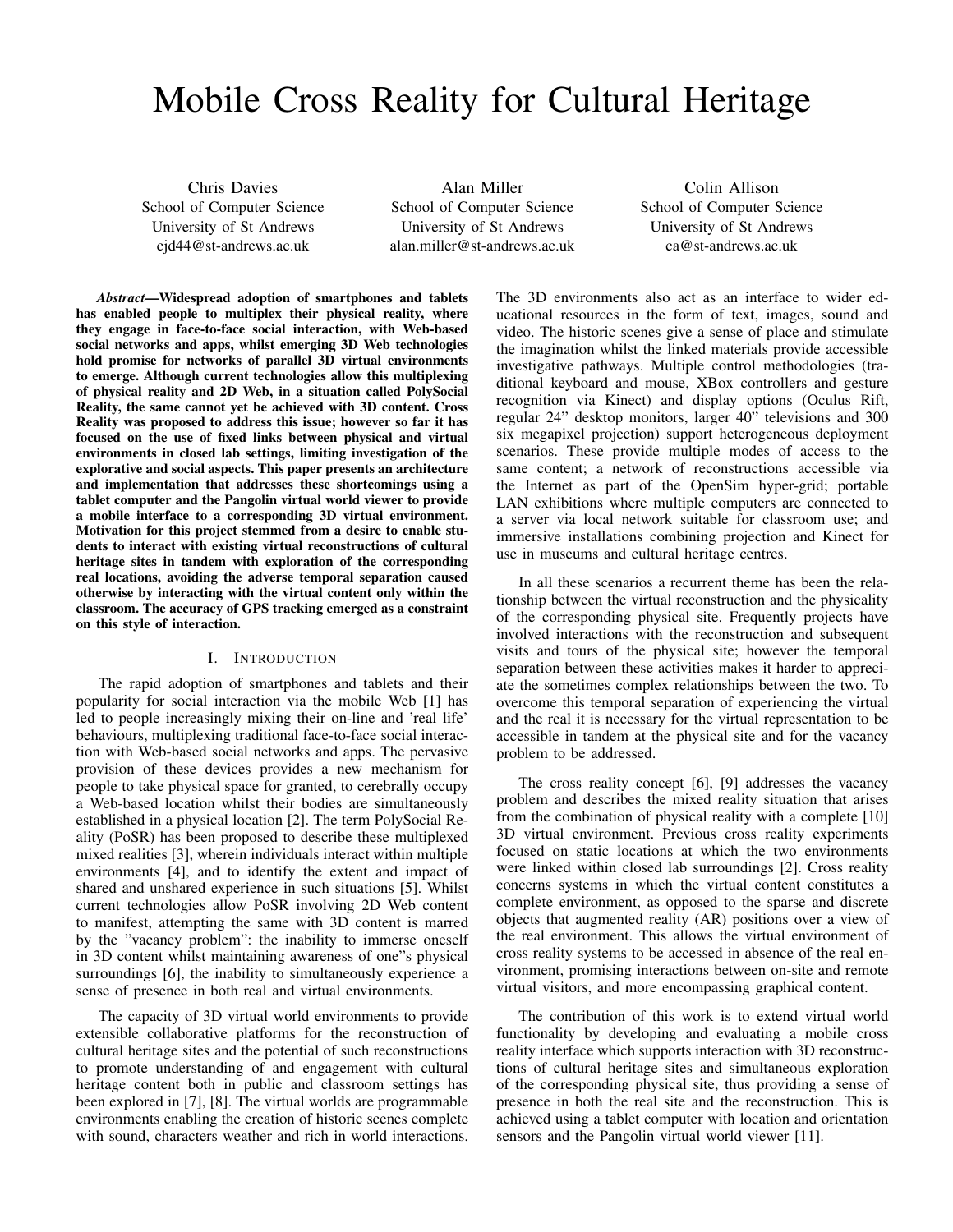

Fig. 1. Reconstruction of the St Andrews cathedral.

## II. SCOPE

The extent that the real and virtual environments which constitute a cross reality system spatially correspond to each other is an important factor that limits the style of interactions possible. If the two environments have a high degree of spatial equivalence, that is to say that even if their visual appearances differ substantially that their fundamental layout and dimensions are the same such that navigating freely in one will not result in a collisions with objects in the other (an allusion to the 'mirror world' concept [12], [13], [14]), then monitoring a user's movements within the real environment provides a method for controlling their avatar within the virtual environment without the need for concious manual control. This approach substantially lightens the cognitive load of maintaining a presence in a virtual environment, which contributes to overcoming the vacancy problem.

This scenarios discussed here have a high degree of spatial equivalence between the real and virtual environments, as they deal with bringing together virtual reconstructions of cultural heritage sites with their corresponding real locations. The backdrop for many of the experiments is the impressive ruins of the St Andrews cathedral, while the virtual environment is a "distorted" [10] OpenSim simulation of the same location that presents a historically accurate reconstruction of the cathedral as it would have stood at the peak of its former glory  $[8]$ <sup>1</sup> (see figure 1). This is a large reconstruction, over 400m by 600m, of a complex multi-storey building and thus represents a challenge for a mobile device to render and consequently is a challenging platform for testing.

Collaborations between computer scientists, educationalists and historians led to the creation of the St Andrews cathedral reconstruction [15], [16] and have also led to the creation of reconstructions of; a 6th Century Spartan Basilica [17], [18], Virtual Harlem (1921), Linlithgow Palace (1561), Brora Salt Pans (1599) [19], [20], Fethaston Fishing Station (19th century), Eyemouth Fort (1610), an Iron Age Wheel House and Caen Township (1815) [21]. These reconstructions provide a platform for interactive historical narratives, a stage for visitors to play upon and engage in both serious (and not so



Fig. 2. Aerial photograph of St Andrews demonstrating the distance between Madras College (left ring) and the cathedral itself (right ring). The distance between the two sites is roughly 650m.

serious) games both alone and with other users, and serve as a focal point for educational investigations into local history and culture [7], [22]. The reconstructions have been widely used in a range of real world educational contexts. In the formal sector they have been a vehicle for investigative research, part of degree accredited university modules and used in both primary and secondary education. They have also been used as the content for interactive museum installations, art installations and community groups. This has involved further collaborations with Education Scotland, Historic Scotland, SCAPE Trust, Timespan Museum, the Museum of the University of St Andrews (MUSA), Madras College, Linlithgow Palace and Strathkiness Primary School.

Through extending the functionality of a virtual world client to support mobile exploration, the functionality associated with existing content is extended. Specifically mobile exploration is added to virtual world projects discussed above. It is also made available to other virtual archaeology hosted in OpenSim and SecondLife [27]. There has been considerable work in AR and VR which focus on the development of bespoke cultural heritage installations and is orthogonal to the work discussed in this paper [23], [24], [25], [26].

The project described in this paper develops a mobile interface to allow students to explore both a physical site and its virtual reconstruction in tandem, as well as being able to explore the reconstruction from a computer in the classroom and trying or from home. Figure 2 shows the spatial separation between the classroom and the physical site was during a session with students at St Andrews' Madras College. The project, introduced in [22], developed a modified version of the Second Life viewer called Pangolin, which through use of sensors allows movement of the avatar and camera to be implicitly controlled by sensing the physical position and orientation of the tablet computer which the user carries and upon which the viewer executes. Figure 3 depicts the system in use at the St Andrews cathedral.

This system promises to augment exploration of cultural heritage sites by allowing convenient navigation of the 3D reconstruction and stimulating reflection through the close

<sup>&</sup>lt;sup>1</sup>The reconstructions can be explored by setting up an account at www.openvirtualworlds.org/start and downloading a firestorm client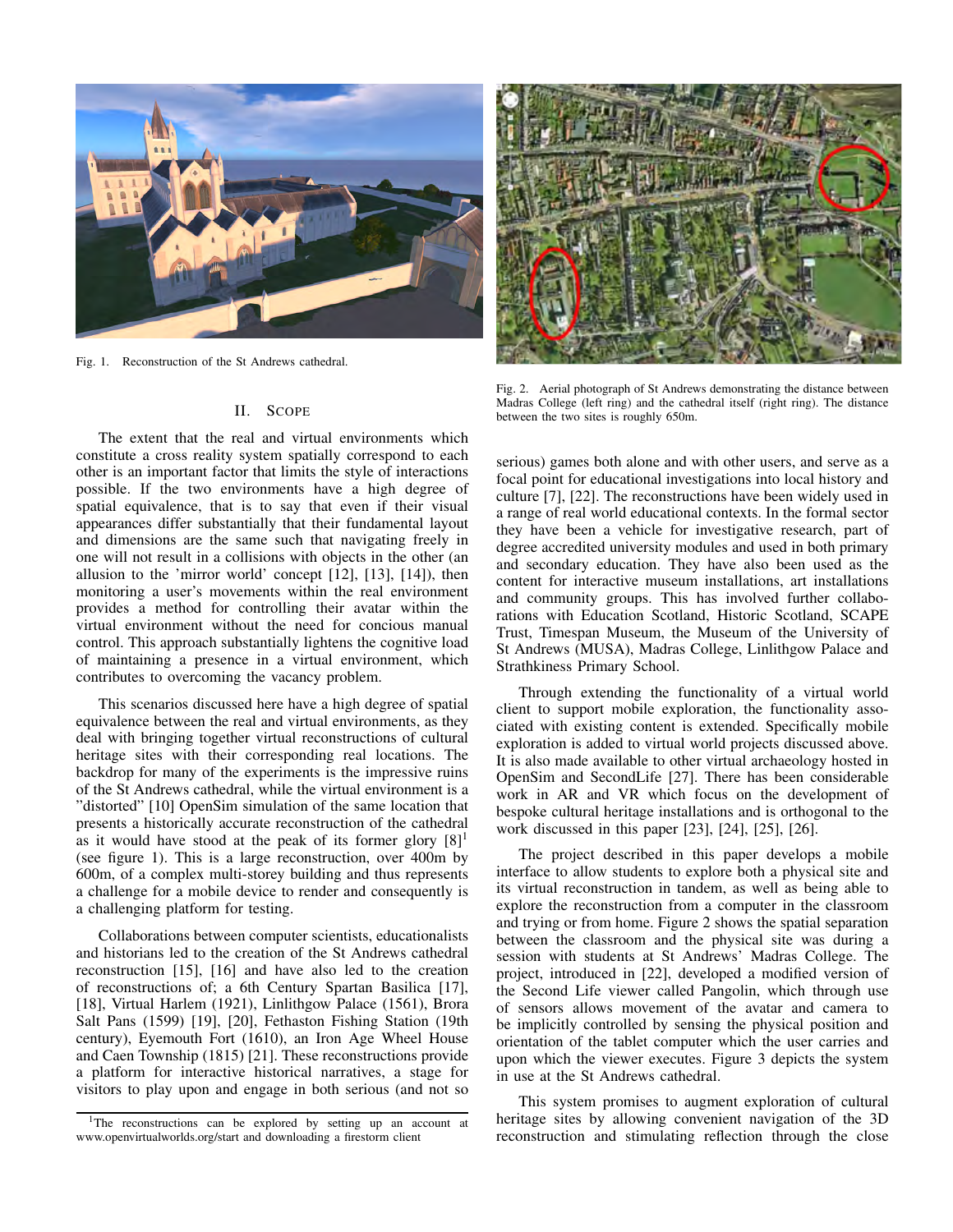

Fig. 3. The Pangolin viewer running on a tablet computer at the St Andrews cathedral, with the camera orientation of the viewer synchronised to the physical orientation of the tablet, the view of the virtual reconstruction corresponding to that of the physical ruins.

juxtaposition of the remains and an accessible interpretation. The use of a complete virtual environment also allows for the possibility of interaction between individuals and groups at the site with remote participants, including domain experts, who are connected to the reconstruction from a distant physical location.

#### III. METHODS

#### *A. Virtual Environment*

The 3D virtual environment component of the Pangolin system was implemented using the Second Life/OpenSimulator (SL/OpenSim) platform, which provides a 3D socialoriented multi-user non-competitive virtual environment which focuses on the community, creation and commerce [28] aspects of many users interacting within a shared space through the abstraction of avatars, rather than the competitive natures of games and the solitary environments commonly afforded by simulation and visualization platforms. The distributed client/server model of SL/OpenSim, wherein 3D content is stored on a grid of servers operated by a multitude of organizations and distributed to and navigated between by dispersed clients on demand when they enter a particular region rather than being pre-distributed as is the norm for games, simulations and visualizations, is analogous to the manner in which 2D social Web content is served from Web servers to client browsers and apps. This style of content delivery is necessary when considering the dynamic and ephemeral nature of consumergenerated media which constitutes the majority of the current 2D social Web and will make up the majority of expanding 3D social Web content.

Whilst SL/OpenSim encapsulates many of the desirable architectural features for 3D PoSR experiments it does not support execution upon familiar mobile platforms (Android/iOS) nor does it provision for avatar control from sensor data. However the open source nature of the SL viewer allowed modification to be effected, enabling control of the avatar and camera from real time data collected from position and orientation sensors connected to a tablet computer. This ability to



Fig. 4. Lenovo ThinkPad X61s laptop, Linksys WRT54G wireless router and sealed lead-acid battery providing OpenSim server via wireless to the 110W.



Fig. 5. The HMC6343 (red), MAX-6 (green) and SL-1202 (black protrusion) connected via a breadboard prototyping shield to the Arduino, in the setup and configuration that was then attached to the rear of the 110W for the experiments.

control navigation within the 3D virtual environment without explicit conscious input of keyboard/mouse/touch commands is integral to reducing the cognitive load required to maintain a presence within a virtual environment which is a key requirement for overcoming the vacancy problem and achieving successful mobile cross reality.

As the SL viewer is only available for x86 platforms the choice of user hardware platform for the experiments was limited, with the MSI WindPad 110W presenting the most promising solution: a 10" tablet computer sporting an AMD Brazos Z01 APU (combining a dual-core x86 CPU and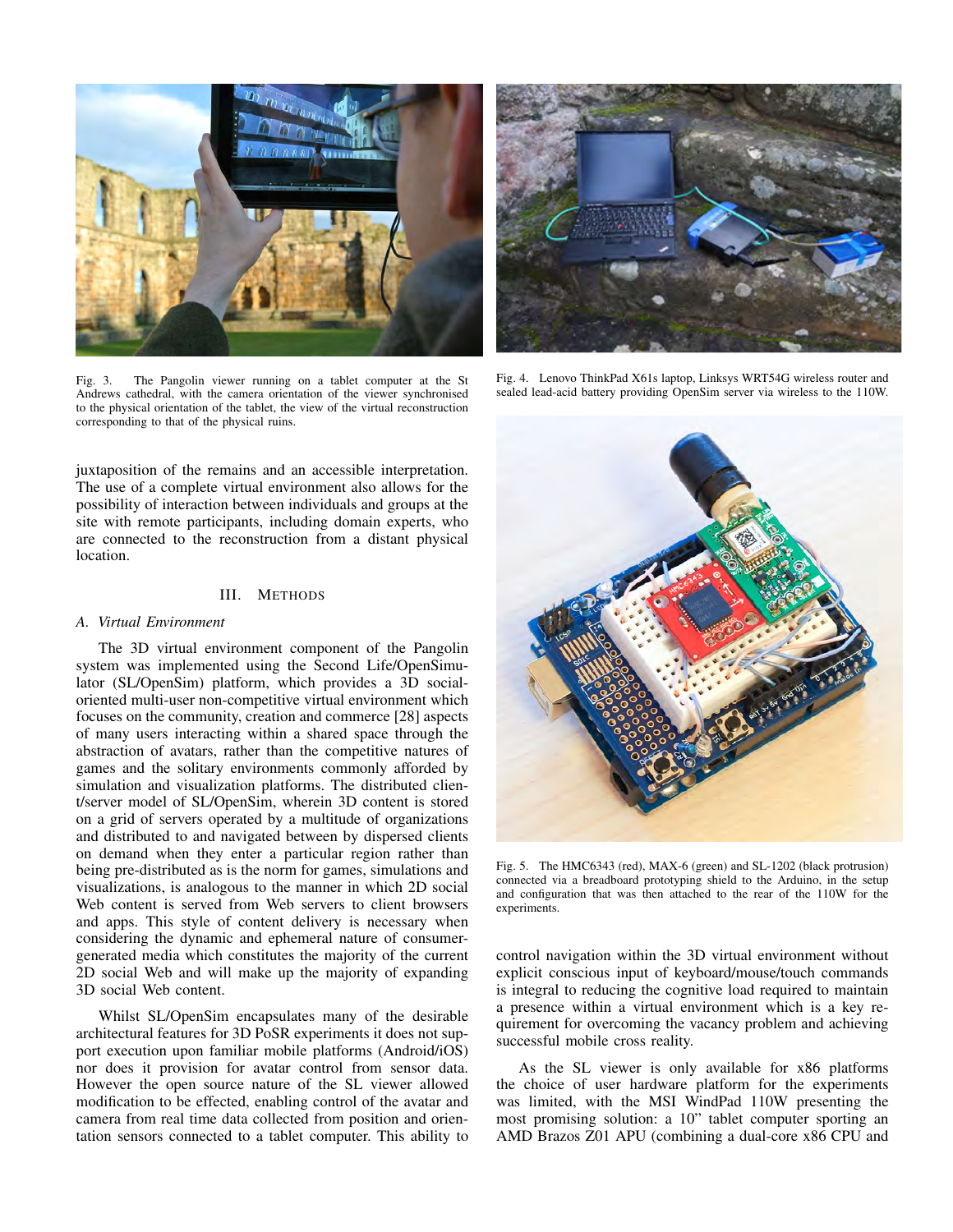

Fig. 6. The setup from gure 5 attached to the rear of the 110W. The sensors are congured such that (in the orientation of this photograph) the X axis is positive pointing straight down, Y is positive pointing straight right and Z is positive pointing perpendicular out of the rear face of the tablet.

Radeon HD6250 GPU). The user's position was monitored using GPS, a solution which is well suited to applications of the system within the use case of cultural heritage; such sites often constitute outdoor ruins at which a clear view of the sky allows for good GPS connectivity. For use cases where a similar modality of interaction is desired whilst indoors then an indoor positioning system would be used; a round up of such technologies is available in [29].

Due to there being no computer infrastructure installed at the site and to reduce computational load on the 110W, the OpenSim server was run on a separate Lenovo ThinkPad X61s laptop computer during the experiments. Due to the limited range of the laptops wireless interface, the laptop was connected by RJ45 Ethernet cable to a Linksys WRT54G wireless router to allow the 110W to access the OpenSim server wirelessly from anywhere within the experiment area. The router was powered from a 12V sealed lead-acid battery. This set-up is shown in figure 4.

## *B. GPS Configuration*

The 110W features an AzureWave GPS-M16 GPS receiver; however limited API provision lead to use of a separate u-blox MAX-6 GPS receiver outfitted with a Sarantel SL-1202 passive antenna. The MAX6 is of higher operational specification than the GPS-M16 and supports Satellite Based Augmentation Systems (SBAS) which improve the accuracy of location data by applying additional correction data received from networks of satellites and ground-based transmitters separate to those of the GPS system. These networks include the European Geostationary Navigation Overlay Service (EGNOS) that covers the UK where the experiments took place.

The product summary for the MAX-6 claims accuracy of 2.5m Circular Error Probable (CEP) without SBAS corrections and 2m CEP with SBAS corrections demonstrated with a good active antenna. This means that, in an ideal situation with SBAS correction data available, there would be 50% probability that each position reported by the GPS receiver would be within 2m of its actual position. The SL1202 antenna used is passive, however as the distance between antenna and the MAX-6 IC itself in the hardware application is only a few millimetres there would have been negligible benefit from using an active antenna.

The MAX-6 was operated in "pedestrian" dynamic platform model, use of SBAS correction data was enabled and frequency of readings was set to the maximum of 5Hz.

To determine the real world accuracy attainable with the MAX-6 outfitted with the SL-1202 in situations akin to those of the cultural heritage case study, a walking route around the St Andrews cathedral ruins, akin to the route that an individual visitor or school group might take, was planned and then walked with the MAX-6 connected to a laptop computer via an Arduino operating as a Universal Asynchronous Receiver/Transmitter (UART) feeding the raw National Marine Electronics Association (NMEA) messages into the 'ucenter' GPS evaluation software version 7.0 which logged the messages for later evaluation. Simultaneously for comparative purposes a mid-range consumer Android smartphone was used to record the same track; a HTC One S containing a gps One Gen 8A solution within its Qualcomm Snapdragon S4 processor and using Google's "My Tracks" app version 2.0.3 to record the data. The three sets of positional data (planned route, MAX-6 recorded route and smartphone recorded route) were entered into a PostgreSQL database [28, 29] and the PostGIS database extender"s ST HausdorffDistance algorithm was used to calculate the Hausdorff distances between the recorded routes and the planned route and between the recorded routes themselves. In this scenario, the Hausdorff distance represents the furthest distance needed to travel from any point on the route recorded by the GPS receiver to reach the nearest point on the planned route. Because of the substantially greater inaccuracies identified in the latter part of the recorded tracks, separate Hausdorff distances were calculated both for the complete tracks and also for truncated first and second subtracks.

Translating real world positions, obtained via the GPS receiver as latitude and longitude pairs, into corresponding Open- $Sim(X, Y)$  region coordinates is achieved using the haversine formula [30] from spherical trigonometry. The prerequisites for this approach are that the OpenSim model is aligned correctly to the OpenSim compass as the real location is aligned to real bearings (although provision to specify an offset within the Pangolin viewer for non-aligned models would be a trivial addition), that the model was created to a known and consistent scale and that a single anchor point is known for which both the real world latitude/longitude and corresponding OpenSim (X,Y) region coordinates are known.

Using the haversine formula the great-circle (or orthodromic) distance between the latitude of the anchor point and the latitude of the new GPS reading is calculated, then applying the scale of the model results in the equivalent distance in OpenSim metrics between the Y coordinate of the anchor point and the Y coordinate of the position corresponding to the new GPS reading. Repeating the same calculations with the longitude of the new GPS reading provides the distance between the X coordinate of the anchor point and the X coordinate of the position corresponding to the new GPS reading. Adding or subtracting these distances as appropriate to the OpenSim coordinates of the anchor point provides the OpenSim coordinates that correspond to the new GPS reading, to which the avatar is then instructed to move.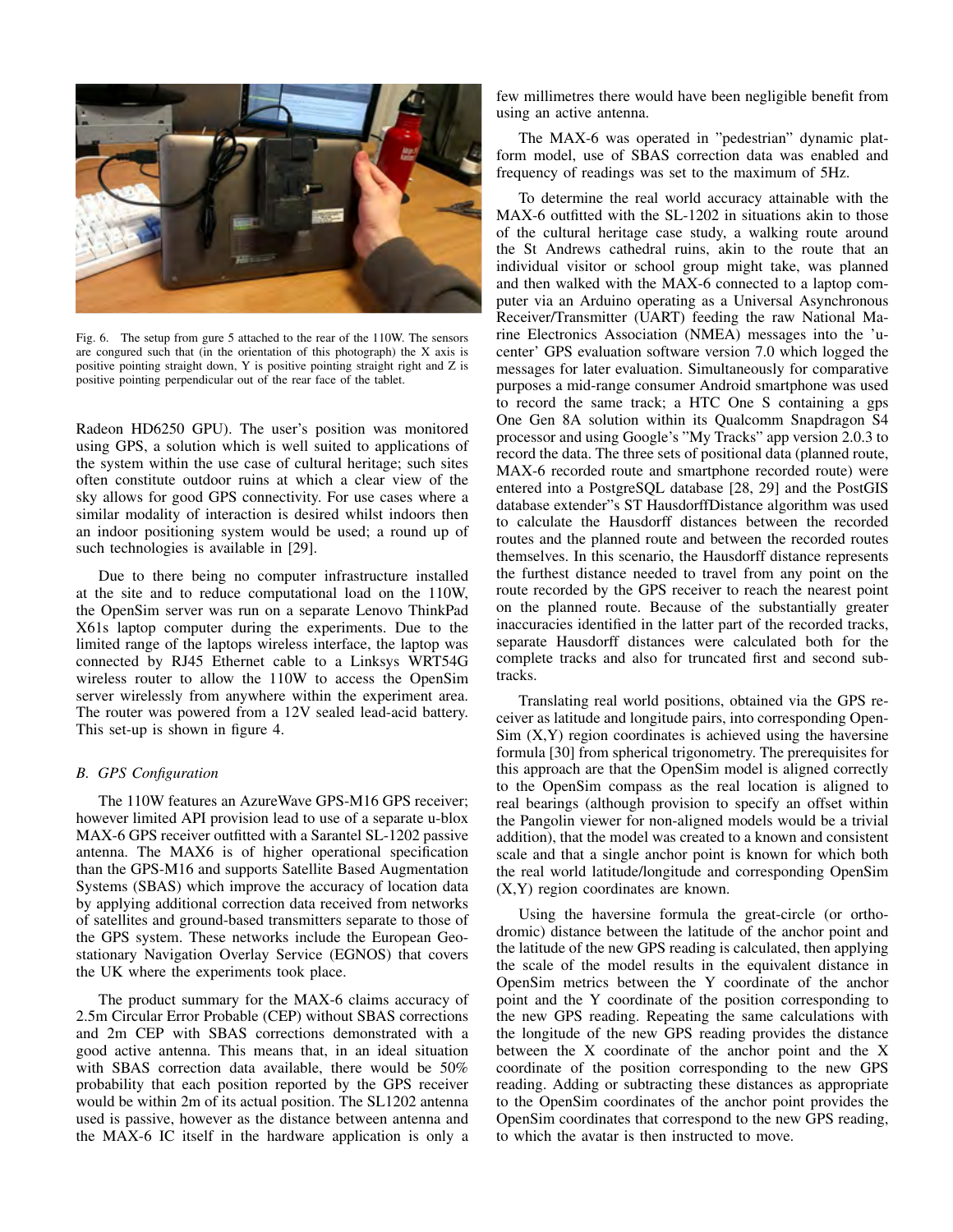

Fig. 7. The GUI within the Pangolin viewer that allows administration of the position and orientation control of the avatar. In this screenshot Pangolin is connected to the Arduino and is receiving position and orientation data..

The anchor point is specified using global coordinates, not local coordinates. This allows navigation to operate across region boundaries and within mega regions (it is not limited to a single 256x256 meter OpenSim region) and there are no restrictions for the placement of the OpenSim component of the anchor point (it can be anywhere in any region, movement of the avatar can be in any direction from it (positive and negative), it does not have to be at the centre of the model or even in a region that the model occupies). Calculating a global coordinate is simply a case of multiplying the position of the region by 256 and then adding the local coordinate. For example, for an anchor at local coordinate (127, 203, 23) within a region that is at (1020, 1042) the global X coordinate is calculated as  $(1020 \t 256) + 127 = 261247$  and the global Y coordinate as  $(1043 \quad 256) + 203 = 267211$ . Elevation (Z) is ignored due to a combination of the relatively low accuracy of these data attainable via GPS (when compared to the longitudinal/latitudinal accuracy) and as the case study explored involved users navigating outdoor ruins remaining at ground level.

## *C. Orientation*

To control the SL camera in the required fashion, sensor data is collected for the direction that the user is facing (in terms of magnetic compass bearing) and the vertical angle (pitch) at which they are holding the tablet. Magnetic compass bearing is sensed using a magnetometer and pitch by an accelerometer. Roll data is also captured by the accelerometer, however it was expected that users would keep the tablet in a roughly horizontal fashion when interacting with it, thus using these data to control the SL camera's roll was not deemed to be beneficial and was not implemented.

The 110W does not feature a magnetometer and its tilt sensor is rudimentary (only useful for differentiating between discrete cases of landscape and portrait orientation for screen rotation). Several alternative sensors were auditioned, including the MMA8452, ADXL335, HMC5883L and eventually the HMC6343 which was adopted for the experiments. The HMC6343 combines a 3-axis magnetometer, 3-axis accelerometer and algorithms to internally apply the accelerometer"s readings to tilt compensate the magnetometer"s readings; tilt compensation is necessary for an accurate compass bearing when the device is not held in a perfectly level orientation, such as when the user tilts it up or down to view content above or below their eye level.

Magnetic declination information was entered into the HMC6343 for the position of the cathedral and the date of our experiments. The HMC6343s hard-iron offset calculation feature was used each time the hardware configuration was altered. The sampling frequency of the HMC6343 was set to its highest value of 10Hz. Orientation was set to upright front to match the physical orientation of the IC in the experiments (see gure 6).

#### *D. Interfacing GPS/Orientation hardware with SL*

The MAX-6 and HMC6343 were connected to an Arduino (the setup used throughout the experiments is shown in gure 5) and a sketch (the name given to programs that execute upon the Arduino platform) written to receive the data from the ICs, perform simple processing upon them and relay them to the tablet via USB connection [32]. The TinyGPS library was used to abstract processing of NMEA messages from the MAX-6 to obtain the required latitude and longitude values.

Leveraging standard SL avatar/camera control interfaces was explored by programming the Arduino to mimic a standard USB HID joystick via the Lightweight USB Framework for AVRs (LUFA), sending messages that the viewer interpreted as coming from a joystick and allowing the use of the standard joystick options. However the granularity of control attainable via this method was not sufficient and thus the viewer was modified (giving rise to the Pangolin viewer) to make use of the Boost.Asio C++ library to support receiving data via serial port and to use these data to control the movement of the avatar and camera by directly interfacing with the control functions at a lower level of abstraction. Receipt of messages is performed in an asynchronous non-blocking fashion, with the viewer"s main loop processing the most recently received message in each iteration. Messages follow the format

#### (bearing)(pitch)(roll)(latitude)(longitude)

The viewer"s GUI was modified with the addition of a dialogue that allows the user to specify the path of the serial device, separately enable or disable sensor-driven camera and movement control, as well as providing numerous controls for fine-tuning its behaviour, including the ability to specify highpass filters for avatar movement and specify the smoothing applied to camera control. This GUI also presents the necessary fields for input of the anchor point details and fields for diagnostic output of the received information. Figure 7 shows this GUI within the Pangolin viewer.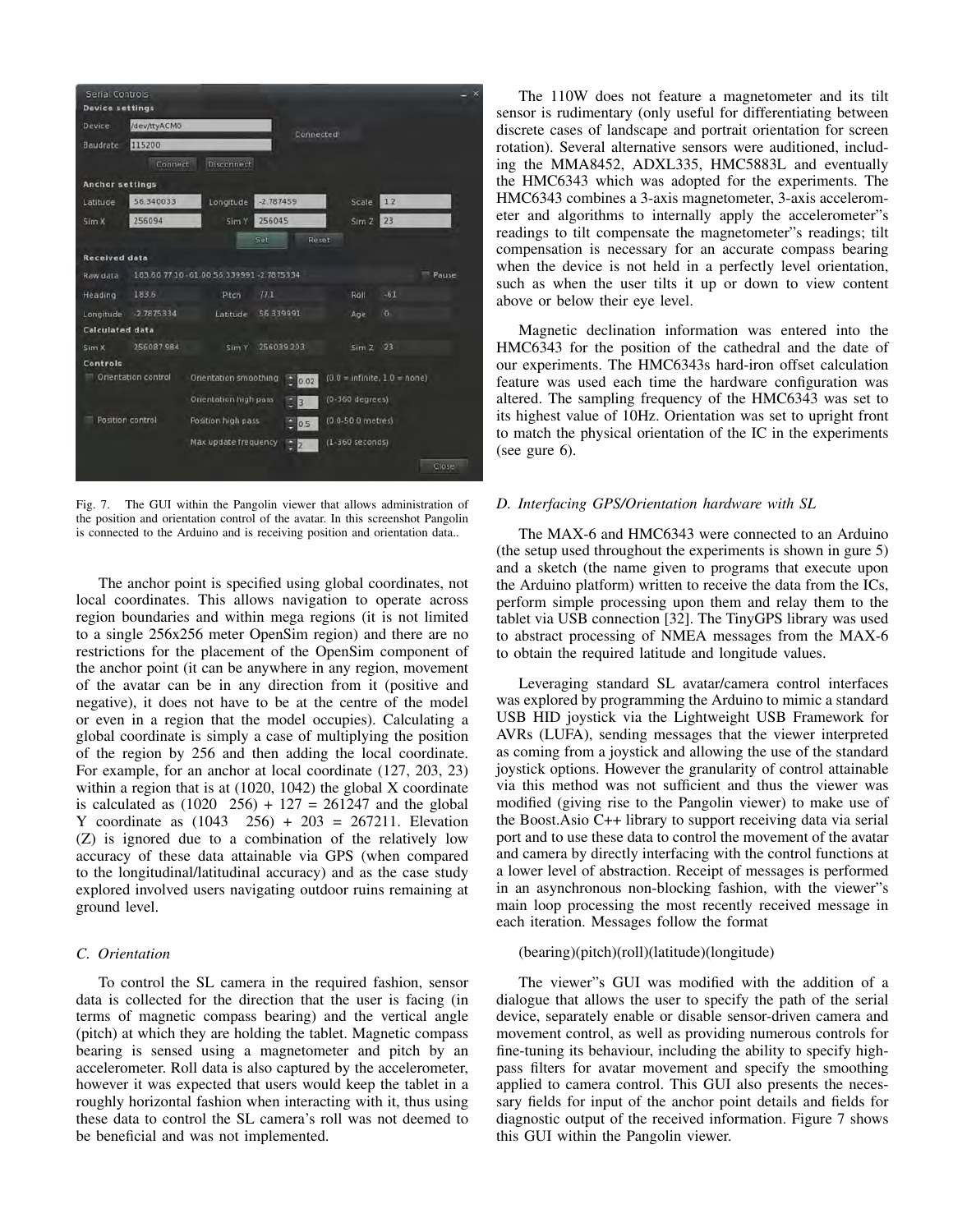## IV. RESULTS

Two plausible modalities of interaction were identified for this system, with each presenting different requirements with regards to accuracy of position tracking.

The first modality is one in which a number of locations that represent points of particular interest are identified. This is already a common practice at cultural heritage sites, with such locations often bearing signs or placards presenting text and/or images explaining what can be observed from the position. With Pangolin, when a user walks within a certain range of such a point, their avatar can be moved to the corresponding location within the reconstruction (and a sound played to alert the user to the fact that there is something of interest to observe) from which they can then move the tablet around them to examine their surroundings in the reconstruction. This modality is similar to audio tours employed by many museums and cultural heritage sites, but replaces the requirement to follow a static route or type in numbers of locations with the ability to freely navigate the real environment with access to additional information being triggered automatically once within the required range of a point of interest.

The second modality is one of free roaming exploration, in which the movements of the user's avatar within the reconstruction mimic the user's movements within the real world as closely as possible. The first modality can be scaled to function with different accuracies of position tracking; as long as the distance between any two points of interest is at least as much as the worst case performance of the position tracking then distinguishing correctly between different points will always succeed. The second modality requires extremely accurate position tracking, arguably surpassing the capabilities of mainstream GPS technology even in ideal situations.

During the experiments the MAX-6 was unable to maintain reception of the additional correction data required for SBAS operation; when left stationary for several minutes reception was possible however subsequent movement of only a few meters at walking pace broke the connection. This reduced the theoretical maximum performance of the unit to 2.5m CEP, with observed performance being lower. Figure 8 depicts an aerial view of the St Andrews cathedral ruins; the blue line represents the planned route, red the route recorded by the MAX-6 receiver and green the route recorded by the smartphone for comparative purposes, both while walking the planned route.

The Hausdorff distance between the planned route and that recorded by the MAX-6 was  $1.02e^{04}$ . The 'length' of a degree of latitude and a degree of longitude depends upon location upon the Earth; around the location of the St Andrews cathedral  $1^0$  of latitude is equivalent to 111347.95m and  $1^0$ of longitude to 61843.88m. Thus the Hausdorff distance of  $1.02e^{04}$  can be visualized as 11.3m of North/South inaccuracy or 6.3m of East/West inaccuracy (or a combination of both N/S and E/W inaccuracy not exceeding a total displacement of  $1.02e^{04}$  from the planned route). The MAX-6 did achieve better performance than the smartphone, which recorded a Hausdorff distance of  $1.33e^{04}(14.8m \text{ N/S}, 8.2m \text{ E/W})$ . The Hausdorff distance between the routes logged by the MAX-6 and the smartphone was  $1.14e^{04}(12.7m \text{ N/S}, 7.0m \text{ E/W})$ , which represents a low correlation between the inaccuracies recorded by the two receivers even though they are of similar magnitudes from the planned route.

The maximum inaccuracies were recorded when walking along the South wall of the cathedral's nave. This wall is one of the most complete sections of the building with stonework reaching some 30ft above ground level and providing an effective obstruction to line-of-sight to half of the sky (and substantially impairing reception of signals from GPS satellites) when in close proximity to it. When considering just the sub-route shown in figure 9, which terminates before this wall begins to significantly obstruct view of the sky, the Hausdorff distances are notably smaller; the MAX-6 achieved a Hausdorff distance of  $7.23e^{0.5}$  (8.05m N/S, 4.47m E/W) throughout this sub-route, with the smartphone still behind with  $8.99e^{0.5}$ (10.01m N/S, 5.56m E/W). Again the Hausforff distance between the receivers showed low correlation between the inaccuracies, at  $6.43e^{0.5}$  (7.12m N/S, 3.98m E/W).

When analysing the tracks in the vicinity of the nave (see gure 10) it is shown that although the MAX-6 outperformed the smartphone in terms of Hausdorff distance this relationship can be considered misleading as the smartphone track corresponded more closely in shape to the planned route even if it did stray further at its extreme. The discrepancy in the behaviour of the two receivers in this situation is attributed to different implementations of dead-reckoning functionality between the receivers. Dead-reckoning is the process used when a GPS receiver loses reception of location data from satellites and extrapolates its position based upon a combination of the last received position data and the velocity of travel at the time of receiving these data.

Pangolin's camera control from orientation data does not have as stringent performance criteria as the movement control from position data. Unlike augmented reality where sparse virtual content is superimposed upon a view of a real environment and the virtual objects must be placed accurately in order for the effect to work well, cross reality presents a complete virtual environment that is viewed separately or side-by-side with the real environment and thus discrepancies between orientation of real and virtual environments have a less detrimental effect to the experience.

Although the accuracy of the camera control during the experiments was reported as being sufficient, the speed at which the camera orientation moved to match physical orientation was reported as being too slow, resulting in having to wait for the display to 'catch up' to changes in orientation. This is attributed to the 10Hz sampling rate of the orientation sensors which, particularly after readings are combined for smoothing purposes to reduce jerky movement, resulted in too infrequent orientation updates. Frame rates within Pangolin whilst navigating the route averaged between 15 and 20 frames per second with the viewer"s quality and speed slider set to the low position. The style of explorative interaction with virtual content that this system employs is more resilient to input lag and low frame rates than other scenarios of interaction with virtual content such as fast paced competitive video games including First Person Shooters (FPS) [31], but overall user experience would nonetheless be improved by a faster sampling of orientation data and a higher frame rate. Additionally it should be noted that the cathedral reconstruction was created with relatively powerful desktop computers in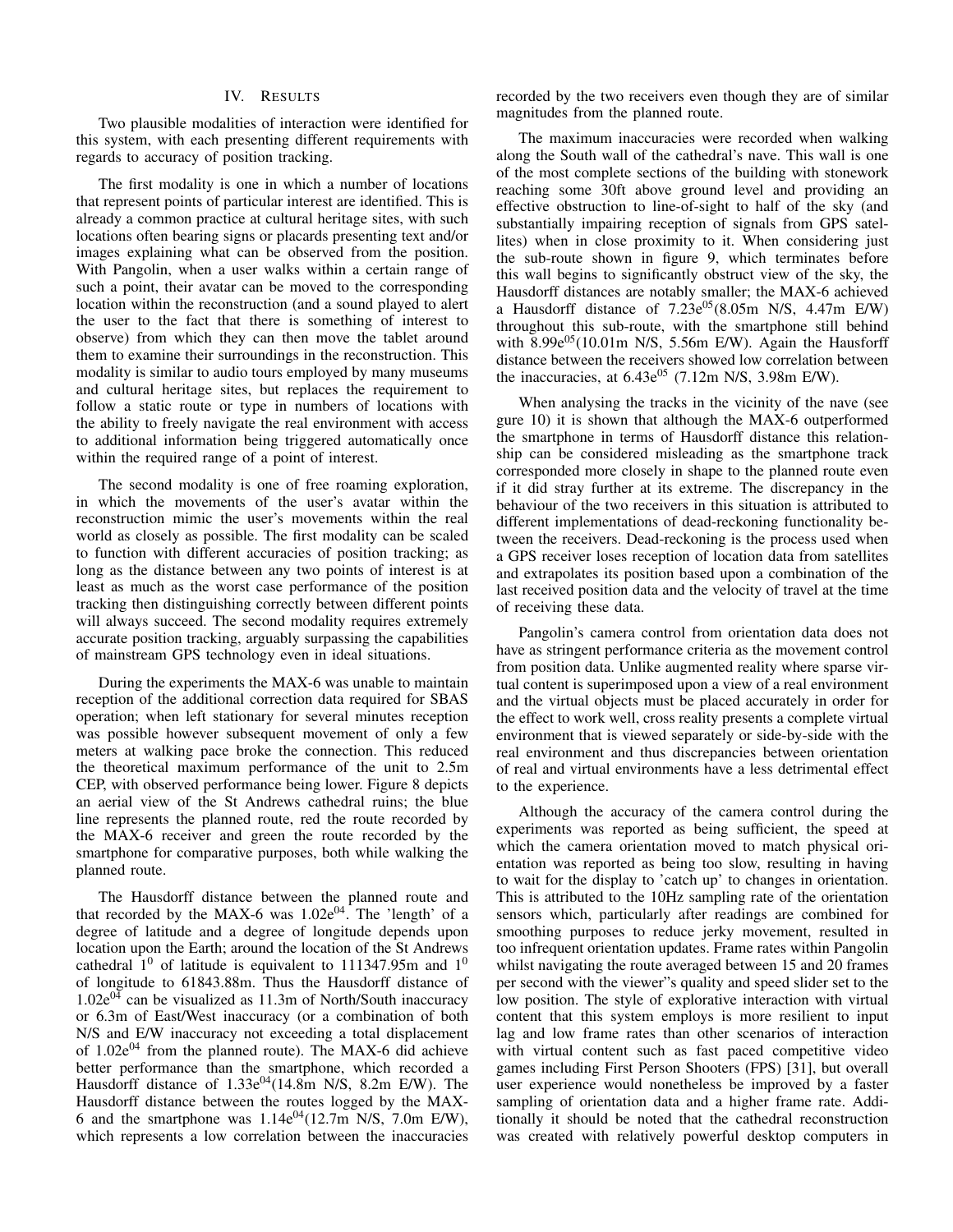

Fig. 8. Aerial view oriented North upward of the St Andrews cathedral ruins; the blue line represents the planned route, red the route recorded by the MAX-6 and green the route recorded by the smartphone whilst walking the planned route.



Fig. 9. Aerial view oriented North upward of the St Andrews cathedral ruins; the blue line represents the first sub-route of the planned route, red the sub-route recorded by the MAX-6 and green the sub-route recorded by the smartphone whilst walking the first planned sub-route.

mind as the primary deployment platform and has not been optimized for use on less powerful mobile platforms such as Pangolin. Performance of Pangolin on a less graphically complex OpenSim region (Salt Pan 2 [19]), that also depicts a reconstruction of a cultural heritage site, was better at 20 to 25 frames per second at the low position and between 15 and 20 frames per second at high (see figure 11).

#### V. INTERPRETATIONS

The results demonstrate that the system enables a user to walk around a physical heritage site and to use a tablet to view the reconstruction of the site. The user can simultaneously commentary, in the form of text, audio, video and images, relevant to their specific location within the site. The accuracy of GPS limits the accuracy of synchronisation between the physical and virtual views.

The positional accuracy of  $1.02e^{04}$  attained by the MAX-6 is sufficient for the first modality of interaction (that of distinguishing and navigating between multiple points of interest). This value of  $1.02e^{04}$  (analogous to a combination of 11.3m of North/South inaccuracy or 6.3m of East/West inaccuracy) represents a constraint on the granularity of the content; it is the



Fig. 10. Aerial view oriented North upward of the St Andrews cathedral ruins; the blue line represents the second sub-route of the planned route, red the sub-route recorded by the MAX-6 and green the sub-route recorded by the smartphone whilst walking the second planned sub-route.



Fig. 11. Plot of Pangolins performance (measured in frames per second) against different graphical settings (selected via the Quality and speed slider of the viewer) in two positions within the Salt Pan 2 region.

minimum distance required between any two points of interest for them to be correctly differentiated between. This same value is not sufficient for the second modality of interaction (that of free roaming exploration with avatars mimicking their users movements as closely as possible). This modality would require the use of additional position tracking techniques to improve accuracy to around 1m CEP (analogous to  $8.98e^{06}$ latitude or  $1.62e^{0.5}$  longitude around the location of the St Andrews cathedral).

Use of a GPS receiver that is lower performance than the MAX-6 used by Pangolin, but more common due to being of the calibre integrated into smartphones and tablets such as that used in the experiments, is still sufficient for the rst modality but with a larger minimum distance required between any two points of interest. The Hausdorff distance of  $1.33e^{04}$  recorded by the smartphone used in the experiments is analogous to 14.8m N/S or 8.2m E/W around the location of the cathedral.

Observed accuracy of the orientation tracking is sufficient for both modalities of interaction; the accuracy of orientation tracking required does not change with different positional accuracy and the accuracy of orientation attained in the experiments is sufficient for an acceptable user experience, however the experience would benefit from better graphical quality and higher responsiveness to changes in user orientation. As tablets increase in capability user experience will improve.